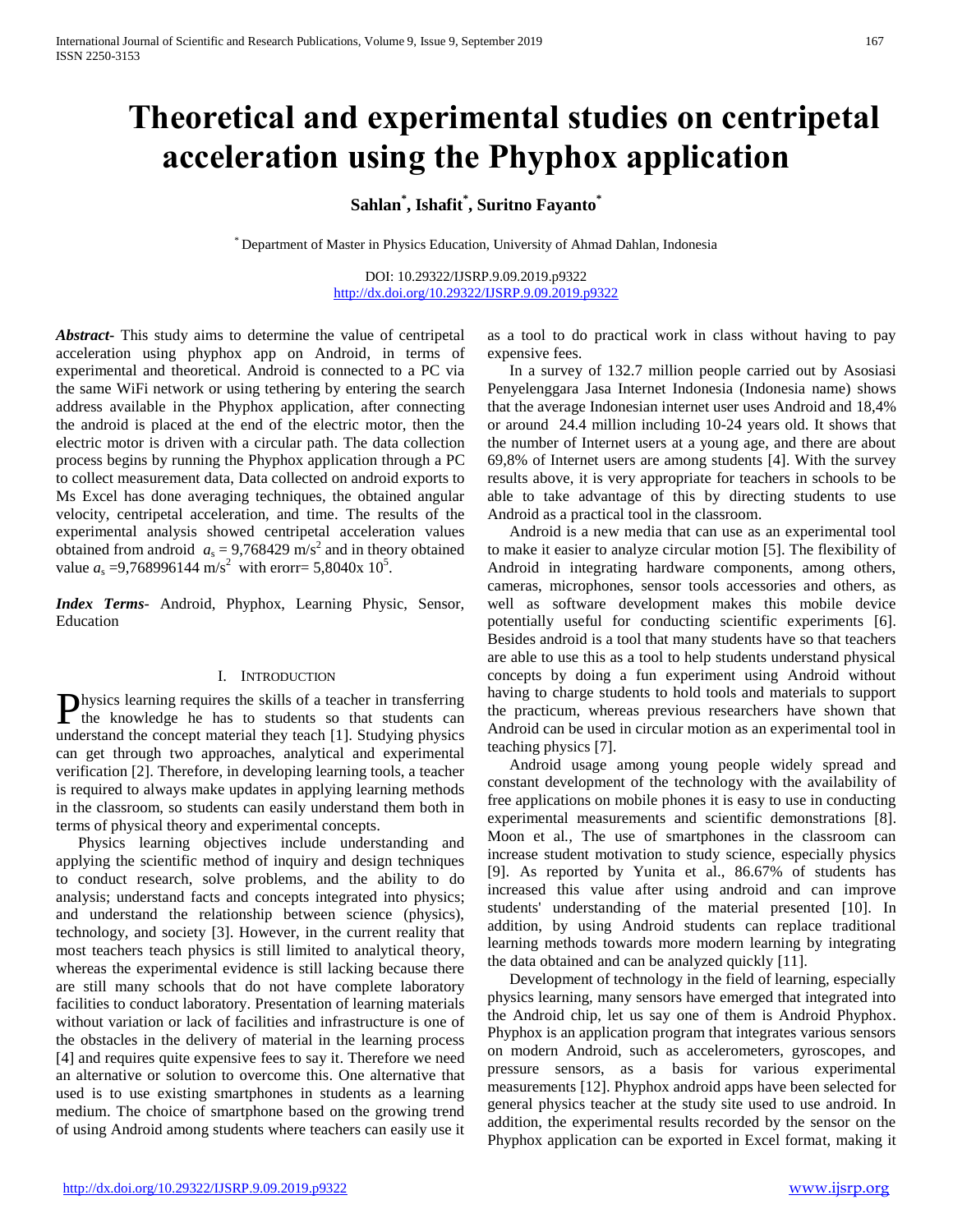easier to share via Bluetooth, email, BBM, Share-it, Wi-fi, or WhatsApp. With this convenience, the opportunity to apply Android in learning will be more efficacious [13]. One small example that can use is in circular motion material, which is when a particle moves in a circle at a constant rate [14]. Circular motion is one of the materials in learning physics that can be explained by experiments; one of the quantities in a circular motion is centripetal acceleration. Newton was the first to recognize the importance of circular motion. He showed that if a particle moves with a constant velocity *v* in a circle of radius *r*, the particle has a large acceleration  $v/r^2$  and head towards the centre of the circle. This acceleration is called centripetal acceleration [15]. However, some literature studies only focus on the aspects of circular motion without considering the centripetal acceleration

Therefore, this is what underlies so that the authors are interested in studying theoretical studies on circular motion using the application of Phyphox

### II. THEORETICAL REVIEW

### *A. Centripetal acceleration*

 In a circular motion, the magnitude of instantaneous acceleration equal to the square of the speed *v* divided by radius *R*. the direction perpendicular to *v* and is along the radius, Because the acceleration always leads to the centre of the circle is often called centripetal acceleration [10]. An object that moves in a circle in a continuous circle will accelerate, although the

speed remains the same  $(v_1 = v_2 = v)$  [16].



**Figure 1**. A description of the acceleration of centripetal motion

Figure 1 illustrates the motion of a particle at a constant rate in a circular radius *R* concentrated C. Particles moving from A to B during ∆*t*. Changes in velocity vector ∆*v* during this time shown in Figure 1 (B) [15]. Figure 1 shown the conventional centripetal acceleration obtained using the following equations:

Relations centripetal acceleration and angular velocity:

$$
a_s = r\omega^2
$$
  
\n
$$
a_s = r\omega_t^2
$$
\n(1)

Under certain conditions the speed will change due to the effect of friction, friction will cause a slowdown in rotation. Constant angular velocity  $(\omega_0)$  will change to  $(\omega_t)$ , so the equation becomes :

$$
\omega_t = \omega_0 + \alpha t \tag{2}
$$

Centripetal acceleration depends on  $\omega^2$  in equation (1) So the equation is obtained as follows: Substitution equation (2) to equation (1)

$$
a = r\omega^2
$$
  
\n
$$
a = r\omega_t^2
$$
  
\n
$$
\omega_t = \omega_0 + \alpha t
$$
  
\n
$$
a = r(\omega_0 + \alpha t)^2
$$
  
\n
$$
a = r(\omega_0^2 + 2\omega_0 \alpha t + \alpha^2 t^2)
$$
  
\n
$$
a = r\alpha^2 t^2 + r2\omega_0 \alpha t + a_0 + r\omega_0^2
$$
\n(3)

In uniform circular motion is always accelerating towards the center, the acceleration is called centripetal acceleration [15], the direction of the acceleration is always perpendicular to the instantaneous velocity and the value of the centripetal acceleration is always constant, while the circular motion changes irregularly still using the equation (see equation 1) but because the value of linear velocity changes for each different point in its movement, the centripetal acceleration value is not constant [14]

### *B. Phyphox*

The phyphox application (as an acronym for physical telephone trials) and released on the Google Play Store and Apple's App Store in September 2016 [17]. Phyphox is a free website and application for use on PC, Android and IOS. Phyphox (in English and German) is a blog, wiki, and a list of physics experiments that can use with Android, some of them are available to see how the app works [12].



**Figure 2**. App views Phyphox

Phyphox is one application that is very helpful in conducting physics experiments. In the Phyphox application, we can utilize sensors related to physical materials, including materials related to acoustics, mechanics, and chronometers [18]. Phyphox is an application that makes it easy to analyze and collect data quickly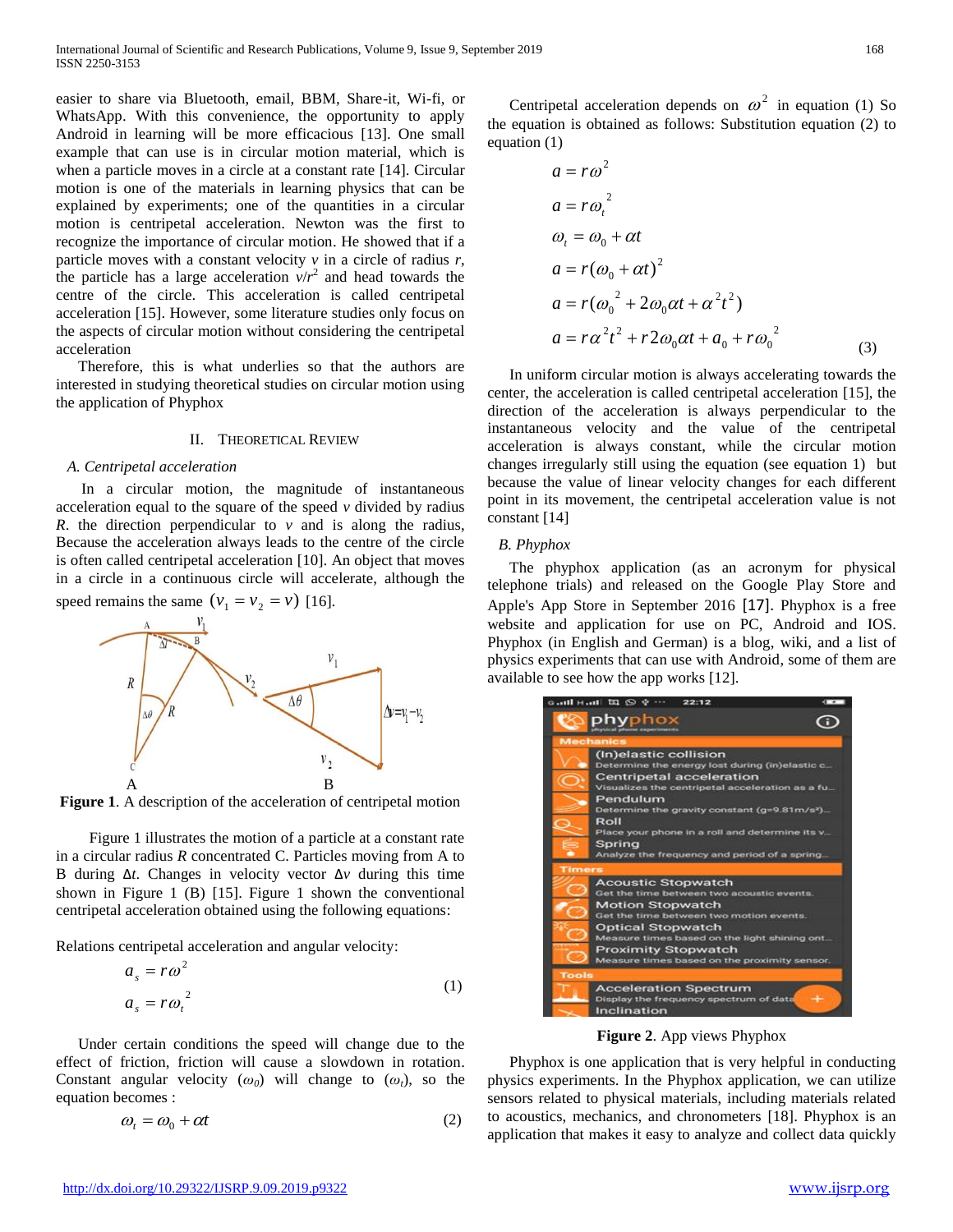and efficiently [15]. This application can activat from an android or tablet. Data reading can be a problem if the screen is not visible because this device is sure to be placed on a moving object; for that has been provided mirroring mode ("remote access") directly on the computer.



**Figure 3**. Tablet share the screen with PC [19]

In order to get mirroring is necessary to ensure a PC connected via Wi-Fi networks on the same network (or connected via tethering), This application also provides a private IP address that is inserted directly into the PC's browser that enables remote access to connect with mobile devices [18]. Students can see the data collected during the experiment, but they need to export data to a computer to carry out further data analysis for numerical integration in spreadsheet software such as Excel [12]. Using an acceleration sensor it must be considered that the sensor measures the acceleration in a moving system. Therefore, the device displays centrifuges rather than centripetal acceleration values [20].

In this study, we measured the extent of the vector. Using a phyphox application to find the value of centripetal acceleration, it should be noted several things like the following, if in the process of data collection should be ensured android position is placed at rest on the medium used, the vibration of the medium used is very influential on the sensor readings in obtaining data on android.

# III. METHODOLOGY RESEARCH

# *A. Tools and materials*

Tools and materials used are Android, electric motors, Acer notebooks, and Phyphox applications

# *B. Experimental Procedure*

Experimental procedures in this study start from:



**Figure 4**. Scheme research procedures

# 1) Preparation

The preparatory stage begins with installing applications on Android Phyphox, enable remote access on Android to connect with a PC via the same wifi network or connect via tethering, Phyphox application provides a private IP address that can enter into a PC browser where remote access can connect to a mobile device, prepare an electric motor that will move in a circle then Android is placed on an electric motor, measuring the length of the radius from the centre of the circle to the Android position

# 2) Data Collection Phase Design tools used in data retrieval: 3

# **Figure 5**. Experimental design

- Information Figure 5:
- 1. Notebook Acer
- 2. Android vivo Y31
- 3. Stapper

# 3) Data analysis

From the results of data retrieval using Android exported to Microsoft Excel, produces several quantities, including time (*t*) angular velocity (*ω*) and centripetal acceleration (*as*). Furthermore, from the data, an average technique is used to find the value of centripetal acceleration and plotted in graphical form to produce graphs of the relationship of centripetal acceleration and angular velocity with time.

### 4) Reading Charts

From the results of the data plotted in graph form relationships centripetal acceleration and angular velocity versus time is analysed by looking at the relationship chart it can conclude from the experimental results obtained by using the application phyphox

# IV. RESULT AND DISCUSSION

This study was conducted experiments to calculate the value using the centripetal acceleration phyphox application on Android. In the process of data collection must be ensured that no excessive vibration on the electric motor because it will affect the Android sensor data collection process.

In the process of data retrieval, a centripetal acceleration relationship with time and angular velocity with time displayed on a PC connected to Android, this process begins with running the Phyphox application, then the Android sensor will start retrieving data from the start until it is turned off in the form of a graph, the sample graph represented on the retrieval of data on Phyphox application shown in Figure 6 and Figure 7.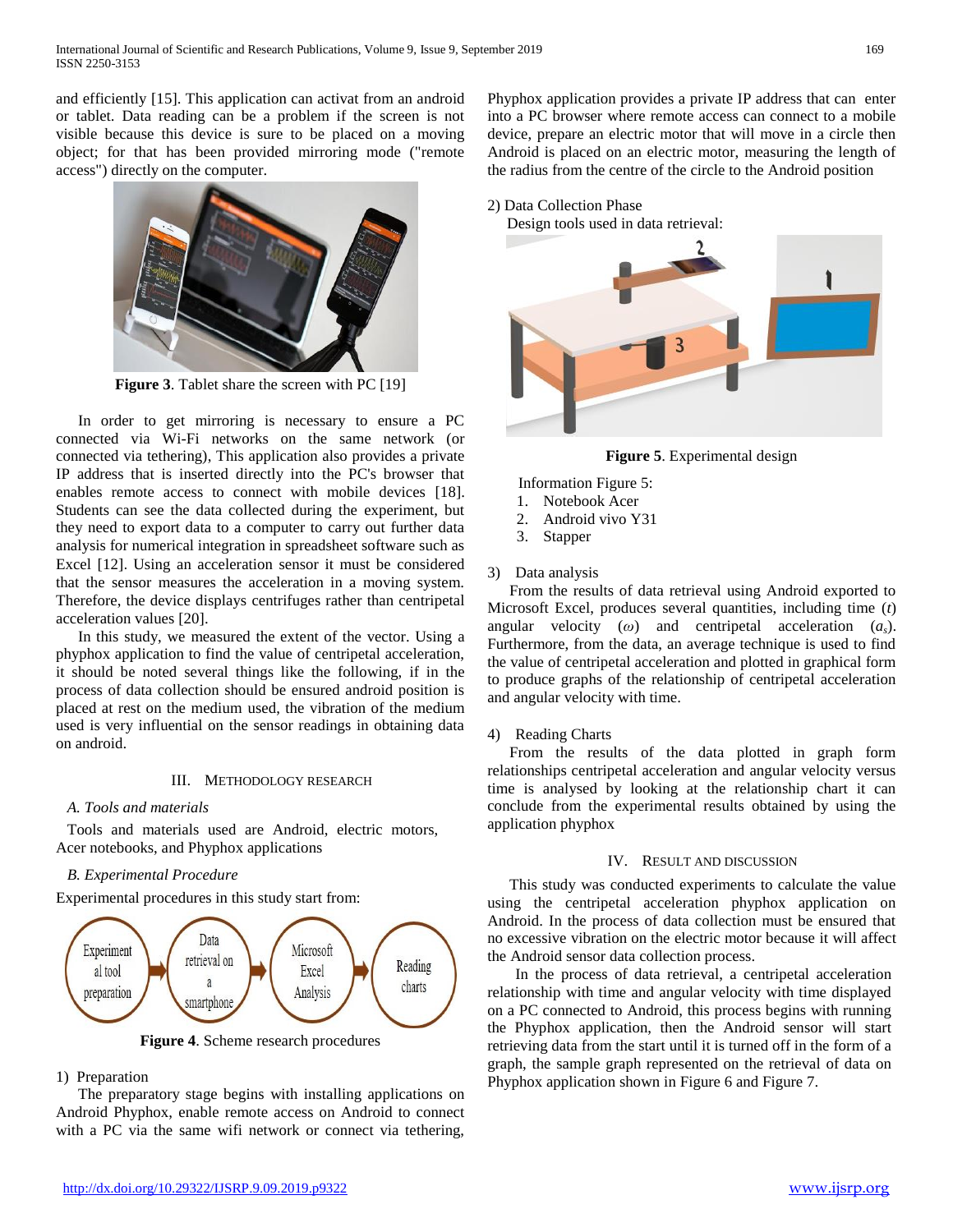International Journal of Scientific and Research Publications, Volume 9, Issue 9, September 2019 170 ISSN 2250-3153



**Figure 6**. Graph of measurement results from Android



**Figure 7**. Centripetal acceleration analysis using Android

After the data obtained are exported in the form of Microsoft Excel for analysis. From these results, an average technique is used to find the average value of each quantity generated from Android to be used in theoretical calculations and to find the centripetal acceleration value of the experimental results by using the standard technique. The experimental results obtained as in Table 1.

**Table 1**. The experimental results of the Android

|          | $\omega$          | a. | $\alpha = \Delta \omega / \Delta t$ |
|----------|-------------------|----|-------------------------------------|
| 22,34621 | 1,881667 9,768429 |    | $-0.00186$                          |

Table 1 obtained the results of measurements using Android on an electric motor using the standard technique in Microsoft Excel obtained. The description of the centripetal acceleration relation to time and angular velocity to time can be view in Figure 8 and Figure 9.



Figure 8. Graph relationship centripetal acceleration versus time



**Figure 9.** Graph relationship angular velocity versus time

Based on Figure 9 concluded that the electric motor used in this experiment to apply the concept of uniform circular motion  $(\omega_0)$ , but in the process of taking data takes place influences from outside so that the movement of an electric motor turns into circular motion changes irregularly  $(\omega_t)$ , so it can be seen in the chart Figure (8).

The values of quantities obtained from measurements taken by android are included in equation (3) to prove the theory, with the terms of the radius  $r = 0.15$  meters, so that the centripetal acceleration values obtained by  $a_s = 9,768996144 \text{ m/s}^2$ . Then the centripetal acceleration values, in theory, is  $9,768996144$  m/s<sup>2</sup>. From the analysis of centripetal acceleration using experiments and theories have in common with the error value  $5,8040x$   $10<sup>5</sup>$ .